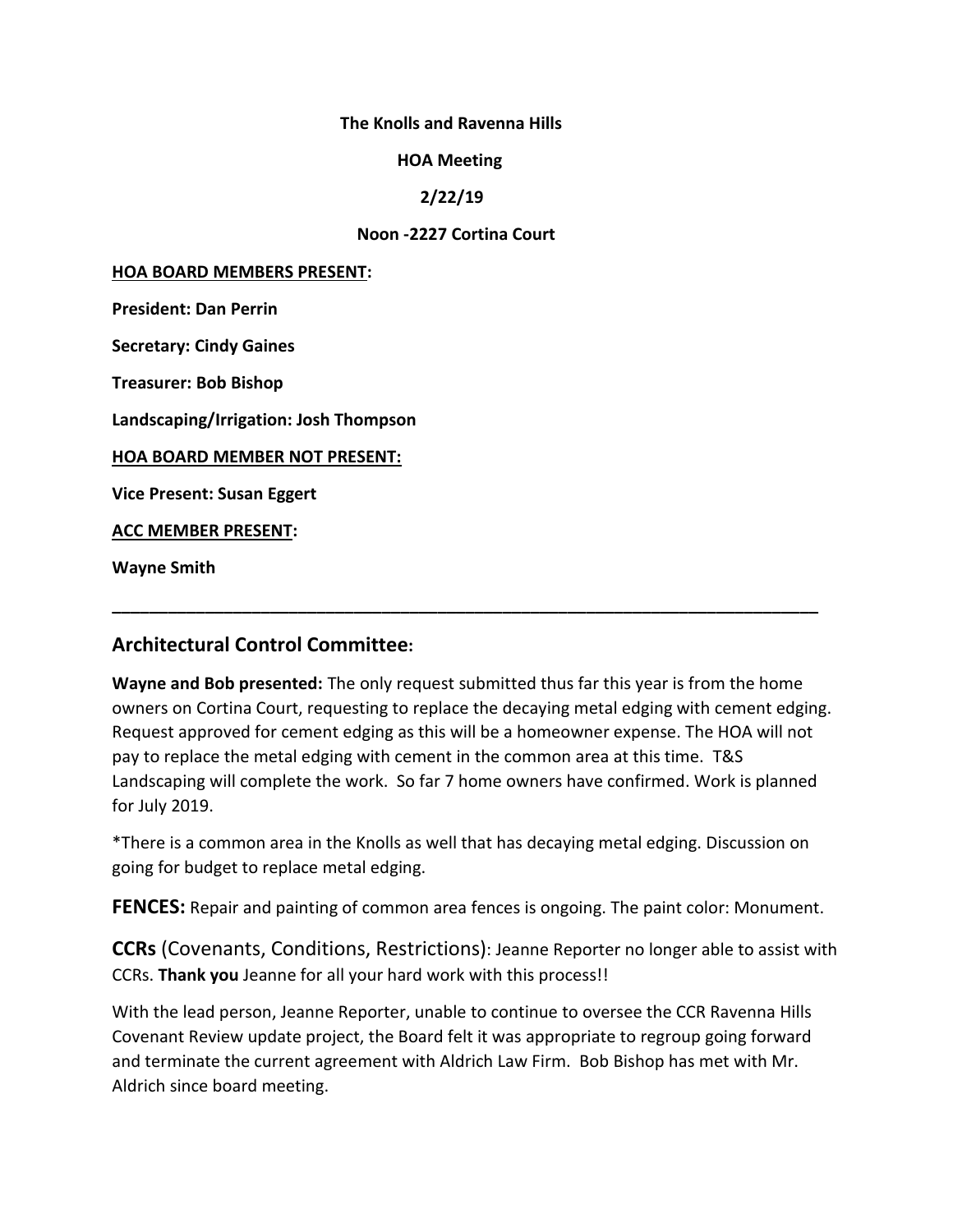There is money approved in the budget for the CCRs evaluation.

**DORA REGULATIONS:** The Knolls and Ravenna Hills are compliant with DORA regulations for HOA requirements regarding Policies and Procedures.

## **Home owner concerns:**

3706 Sparrow Court: Bookcliff Gardens and snow removal; resolved

2271 Cortina Court: Leaf removal. Bookcliff Gardens came back other time at no charge to the homeowner; resolved

3703 Sparrow Court: Removal of dead tree; date and time was scheduled to remove tree. Resolved.

## **LANDSCAPING AND IRRIGATION:**

#### **TREES:**

The Knolls and Ravenna Hills common areas have both been evaluated by T4 Trees for spraying pine trees to prevent or treat diseased trees.

Ravenna Hills has 9 pine trees.

The Knolls has 13 trees.

Josh Thompson will ask T4 Trees to mark the trees that will require spraying, and to delineate which trees are a home owner expense and which is an HOA expense. Josh will talk to T4 as to when they plan to spray.

Cost is \$2341.75. Budgeted amount was \$4339.00.

#### **SIGNS FOR HOMEOWNER NOTIFICATION WHEN THERE IS AN IRRIGATION SHUT DOWN.**

#### **In an effort to improve homeowner communication:**

Discussion of obtaining signs to be posted at the entrances to the Knolls when there is an irrigation shut down. Josh will research companies for cost.

#### **NATURE AREA:**

Recently noticed trash in the Nature Area (again). Discussed plan for cleanup of Nature Area.